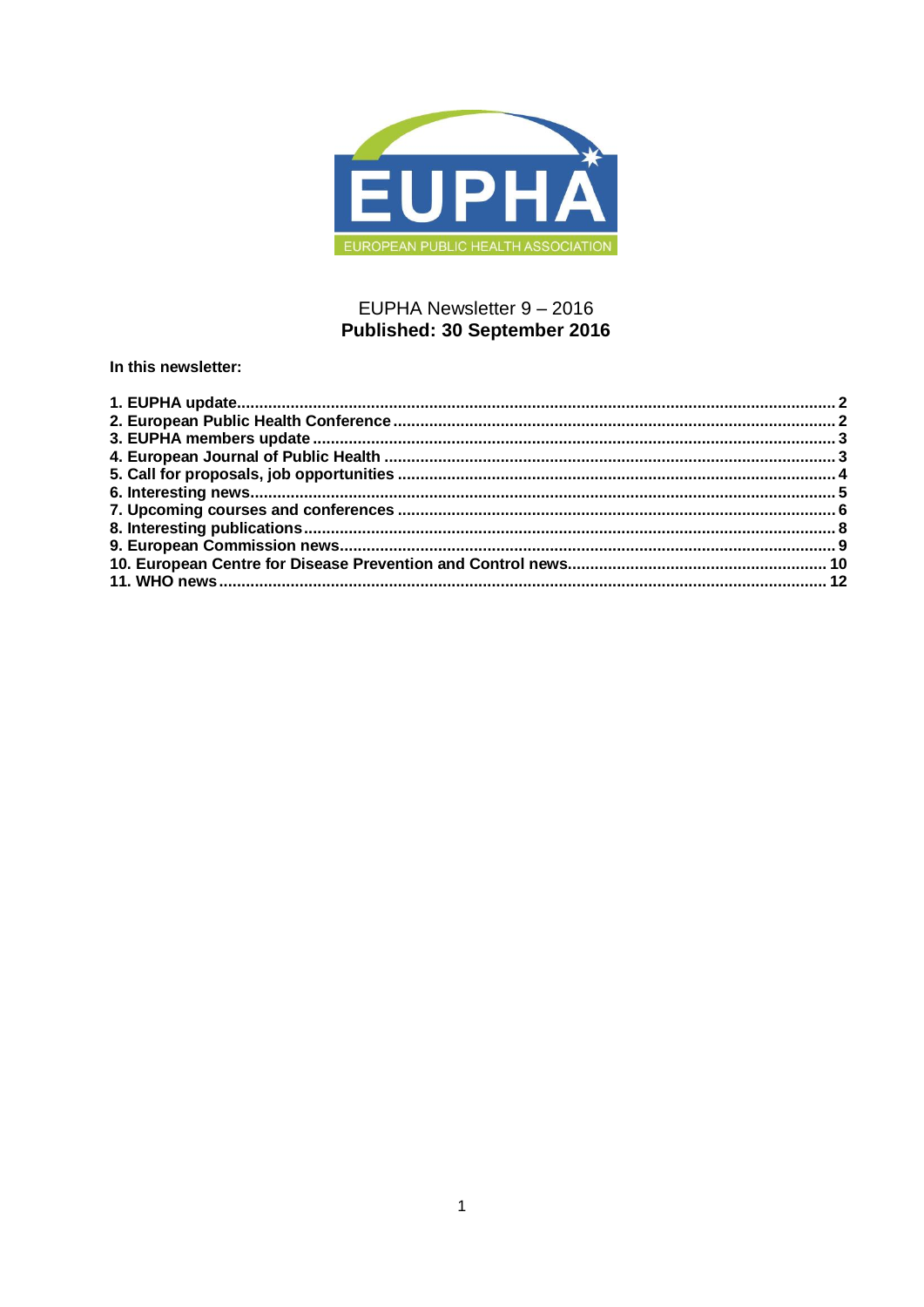# <span id="page-1-0"></span>**1. EUPHA update**

## **EUPHA co-signs the position paper on Implementing the General Data Protection Regulation [2016/679]**

EUPHA joins over 60 other NGOs in signing this Position of research and patient organisations – September 2016

"Personal data is a vital resource for research that can save and improve lives. The Data Protection Regulation provides a strong basis for the safe use of personal data in research. Member States now have a crucial role to play in implementation.

Member States should:

• introduce clear laws for research with safeguards and exemptions that support research while respecting people's privacy;

• work across national ministries and with the research community to ensure that laws and guidance are practical, proportionate to any risks, and build on current good practice; and

• work together to promote harmonisation and compatibility between national systems where possible, to facilitate cross-border research."

## **EUPHAnxt publishes its September Flash**

EUPHAnxt just published its September newsletter aimed at the younger generation of public health professionals.

Read the Flash by [clicking here.](https://eupha.org/euphanxt-flash) Join EUPHAnxt via the [website.](https://eupha.org/euphanxt)

## **EUPHAnxt: workshop at the Injury World congress**

EUPHAnxt workshop on self harm and drunk driving among young adults was a great success. Thanks to our great speakers!@Safety2016 [@EUPHActs.](http://euphapedia.eupha.org/newsletter/https:/twitter.com/EUPHActs)

## **EUPHA advocacy 29 September 2016**

EUPHA supporting [#WorldHeartDay:](https://twitter.com/hashtag/worldheartday) walk the extra mile today to stay healthy!

## **EUPHA president-elect at WHO Regional health network meeting**

Representing [#EUPHA](https://twitter.com/search?q=%23EUPHA) at [#WHO](https://twitter.com/who) regions for health network in [#Kaunas](https://twitter.com/hashtag/Kaunas?src=hash) [@EUPHActs](http://euphapedia.eupha.org/newsletter/https:/twitter.com/EUPHActs) - exciting programme - healthy sustainable societies

[#transport](https://twitter.com/hashtag/transport?src=hash) [#green](https://twitter.com/hashtag/green?src=hash) spaces at the top of the  $#$ publichealth agenda - renewing environmental health [@WHO\\_Europe\\_RHN](https://twitter.com/WHO_Europe_RHN)

Excellent demonstration of [#publichealth](https://twitter.com/hashtag/publichealth?src=hash) practice to implement [#Health2020](https://twitter.com/hashtag/Health2020?src=hash) at regional level [@WHO\\_Europe\\_RHN](https://twitter.com/WHO_Europe_RHN) [@euphacts](https://twitter.com/EUPHActs)

## **EUPHA at the WHO Regional Committee Meeting**

From 12-15 September, EUPHA was present at the WHO Regional Committee Meeting in Copenhagen, Denmark. EUPHA was very pleased with the updated information on the important WHO EURO progress in different areas:

["@WHO\\_Europe:](https://twitter.com/WHO_Europe) Hans Kluge presents framework for action on integrated [#healthservices](https://twitter.com/hashtag/healthservices?src=hash) delivery [#integratedcare](https://twitter.com/hashtag/integratedcare?src=hash) [#RC66"](https://twitter.com/hashtag/RC66?src=hash) INSPIRATIONAL

["@WHO\\_Europe\\_RHN:](https://twitter.com/WHO_Europe_RHN) 10 facts on [#HIV/](https://twitter.com/hashtag/HIV?src=hash)[#AIDS](https://twitter.com/hashtag/AIDS?src=hash) —> [http://www.who.int/features/factfiles/hiv/en/ …](http://euphapedia.eupha.org/newsletter/https:/t.co/S1QPCTqzXU) [#RC66"](http://euphapedia.eupha.org/newsletter/https:/twitter.com/hashtag/RC66?src=hash) The Health Evidence Network reports continue! Congratulations.

## <span id="page-1-1"></span>**2. European Public Health Conference**





**9th European Public Health Conference: All for Health, Health for All Austria Centre Vienna, 9 - 12 November 2016**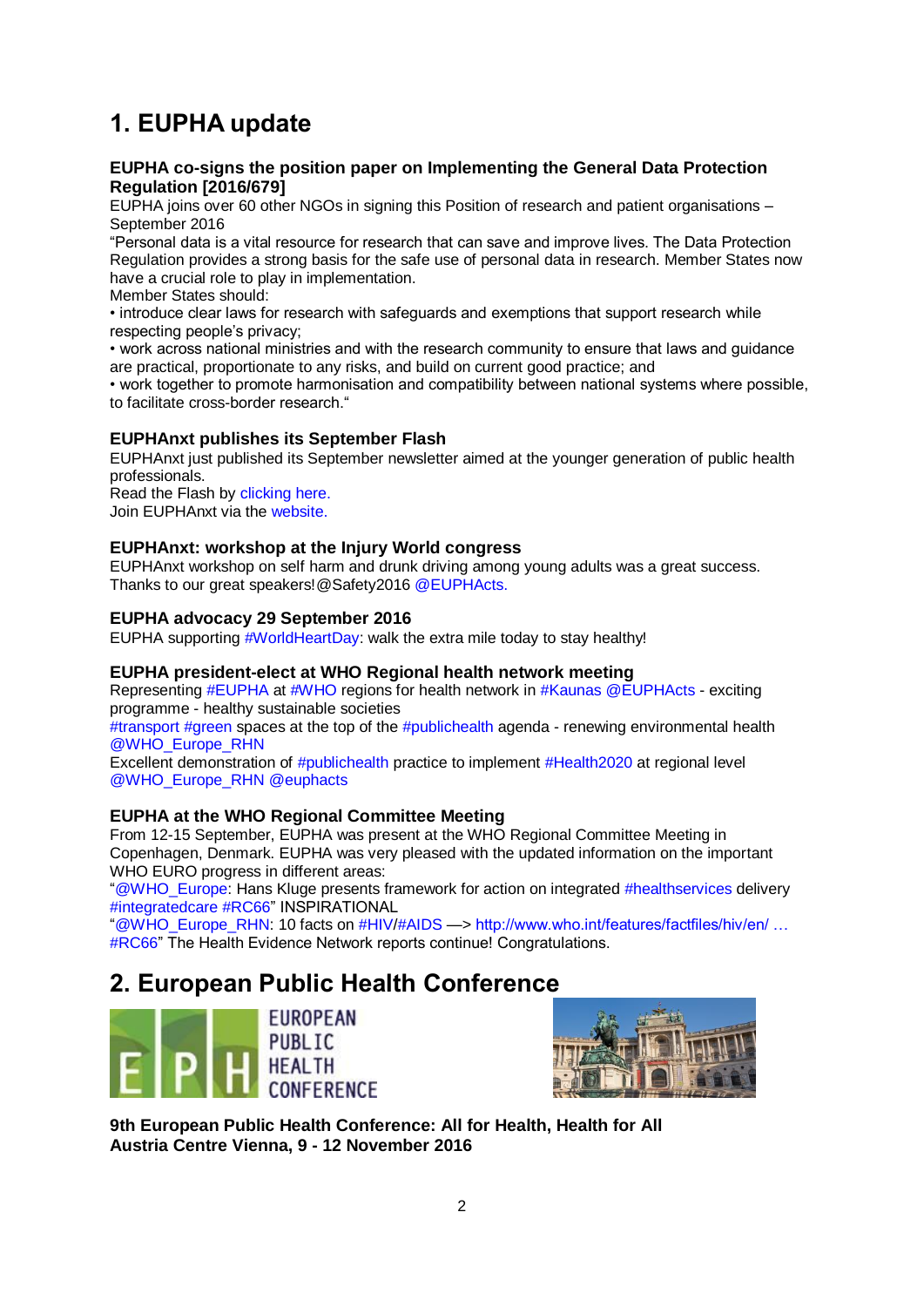## **Programme update**

## **Preconference: Enhancing evidence-informed decision-making to support resilient and sustainable health systems in Europe**

*Wednesday 9 November, 09:00-17:00, Room M1*

This day-long preconference looks at challenges and opportunities arising from EU level cooperation in creating resilient and sustainable health systems.

Key note speaker is Nick Fahy who will speak on 'Evidence-informed decision-making in public health – leveraging EU collaboration as a facilitator'. The introduction is followed by two rounds of parallel sessions, enabling audiences to select two topics of their choice:

Round 1: Adoption of integrated care models for the chronically ill; Policies and care models for rare disease patients

Round 2: Ensuring access to care for migrants and refugees; Innovation and collaboration in cancer control policies

Read the programme [here.](https://ephconference.eu/2016-pre-conference-programme-275)

#### **Lunch Symposium Andrija Štampar Award Ceremony for Richard Horton, The Lancet** *Friday 11 November, 12:50 – 13:50, Room L4*

Each year, ASPHER awards the Andrija Štampar Medal to a distinguished person for excellence in the field of Public Health. This year the Award is presented to Richard Horton, Editor-in-Chief of the prestigious journal The Lancet. The laudation will be delivered by Martin McKee. Read the programme [here.](https://ephconference.eu/lunch-symposiums-208)

#### **Lunch Symposium Health for All: Accelerating Prevention in Health Care Systems, the Role of Adult Vaccination**

*Friday, 11 November 2016, 12.50 – 13.50 Breakout Room L7* 

Can vaccination provide a valuable preventative public health measure to address the challenges of Europe's ageing demographic? Global health experts present their perspectives. With Jane Barratt, International Federation on Ageing, Canada and David Bloom, Harvard School of Public Health, United States This session is organised by EUPHA and Pfizer Vaccines and funded by Pfizer Vaccines.

Read the programme [here.](https://ephconference.eu/lunch-symposiums-208)

## **Registration**

Online registration does not close, but delegate[s registering](https://ephconference.eu/registration---register-22) after 27 October 00.00 CET will not be added to the list of participants. Onsite registration in Vienna opens Wednesday 9 November. Please note that cash payment in Vienna is not possible, only by credit card and PayPal online.

# <span id="page-2-0"></span>**3. EUPHA members update**

## **Belgian Association of Public Health annual conference**

The Belgian Association of Public Health annual conference, taking place in Namur on the 13th October 2016, is approaching rapidly. Exceptionally this year, the conference is organized in partnership with the Belgian Statistical Society (BSS), holding its annual conference 12 - 14 October.

## <span id="page-2-1"></span>**4. European Journal of Public Health**



[The European Journal of Public Health](http://eurpub.oxfordjournals.org/) is a multidisciplinary journal in the field of public health.

The EJPH is published bimonthly. The journal provides a forum for discussion and debate of current international public health issues with a focus on the European region. In 2016, the impact factor of the journal is at 2.751. The 5-year impact factor is 2.512. The EJPH is the official journal of EUPHA.

## **Eur J Public Health Advance Access for September 19, 2016**

Direct marketing of parenting programs: comparing a promotion-focused and a prevention-focused strategy

Raziye Salari and Anna Backman

Eur J Public Health published 18 September 2016, 10.1093/eurpub/ckw149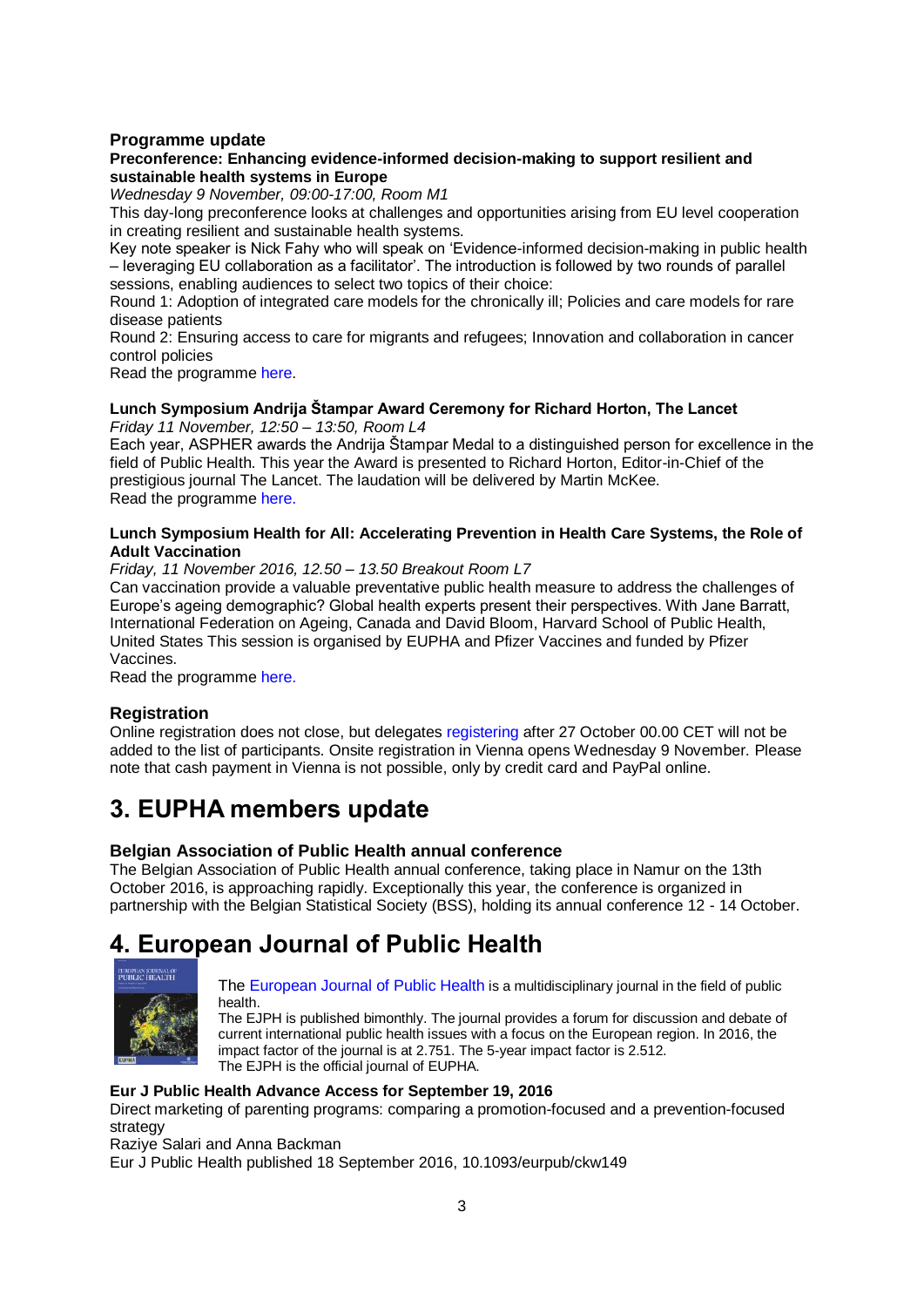## [\[Abstract\]](http://eurpub.oxfordjournals.org/content/early/2016/09/16/eurpub.ckw149.abstract?papetoc)

**Eur J Public Health Advance Access for September 4, 2016 Viewpoint** Public Health competences: Prioritisation and leadership Katarzyna Czabanowska Eur J Public Health published 30 August 2016, 10.1093/eurpub/ckw127 [\[Extract\]](http://eurpub.oxfordjournals.org/content/early/2016/08/30/eurpub.ckw127.extract?papetoc)

## **Articles**

Suicide attempts and self-harm during a dramatic national economic transition: a population-based study in Iceland Hildur G. Ásgeirsdóttir, Tinna L. Ásgeirsdóttir, Ullakarin Nyberg, Thordis K. Thorsteinsdottir, Brynjólfur Mogensen, Páll Matthíasson, Sigrún H. Lund, Unnur A. Valdimarsdóttir, and Arna Hauksdóttir Eur J Public Health published 31 August 2016, 10.1093/eurpub/ckw137 [\[Abstract\]](http://eurpub.oxfordjournals.org/content/early/2016/08/31/eurpub.ckw137.abstract?papetoc)

Living in stressful neighbourhoods during pregnancy: an observational study of crime rates and birth outcomes Tom Clemens and Chris Dibben Eur J Public Health published 29 August 2016, 10.1093/eurpub/ckw131 [\[Abstract\]](http://eurpub.oxfordjournals.org/content/early/2016/08/27/eurpub.ckw131.abstract?papetoc) **OPEN ACCESS**

## **Short Report**

Employment status and income as potential mediators of educational inequalities in population mental health

Srinivasa Vittal Katikireddi, Claire L Niedzwiedz, and Frank Popham Eur J Public Health published 4 September 2016, 10.1093/eurpub/ckw126 [\[Abstract\]](http://eurpub.oxfordjournals.org/content/early/2016/09/02/eurpub.ckw126.abstract?papetoc) **OPEN ACCESS**

Validity of home-measured height, weight and waist circumference among adolescents Catharina Sarkkola, Trine B Rounge, Sabina Simola-Ström, Stephanie von Kraemer, Eva Roos, and Elisabete Weiderpass Eur J Public Health published 29 August 2016, 10.1093/eurpub/ckw133

[\[Abstract\]](http://eurpub.oxfordjournals.org/content/early/2016/08/27/eurpub.ckw133.abstract?papetoc)

## <span id="page-3-0"></span>**5. Call for proposals, job opportunities**

## **Max Planck Research Groups**

Announcement 2016/17

The Max Planck Institute for Demographic Research (MPIDR) is highly interested in hosting up to two independent Max Planck Research Groups.

We invite you to work with us and apply for a position as Max Planck Research Group Leader. Applications will need to be directed to the Max Planck Society. Detailed information as well as application instructions can be found in the official announcement: [https://www.mpg.de/career/max](https://www.mpg.de/career/max-planck-research-groups/applications)[planck-research-groups/applications.](https://www.mpg.de/career/max-planck-research-groups/applications)

With this call for applications, MPG und Technische Universität München (TUM) combine their respective career opportunities to a highly attractive career option for international top talents: Successful candidates will be offered a Max Planck Research Group Leader position accompanied by the excellent research conditions in a Max Planck Institute of their choice, and additionally - in case of interest - also the opportunity to apply for a Tenure Track Assistant Professor at TUM with doctorate granting rights and career options via Associate to Full Professor according to the TUM Faculty Tenure Track system. This offer is independent of the location of a chosen Max Planck Institute. The successful candidates will be offered a Max Planck Research Group for a period of five years. This includes a W2 position equivalent to assistant or associate professor level and additional resources for research positions, budget, and investments. The cumulative amount of funding is competitive with top class start-up packages of international career development programs. Start of funding is in 2017, with a lead time of up to three months.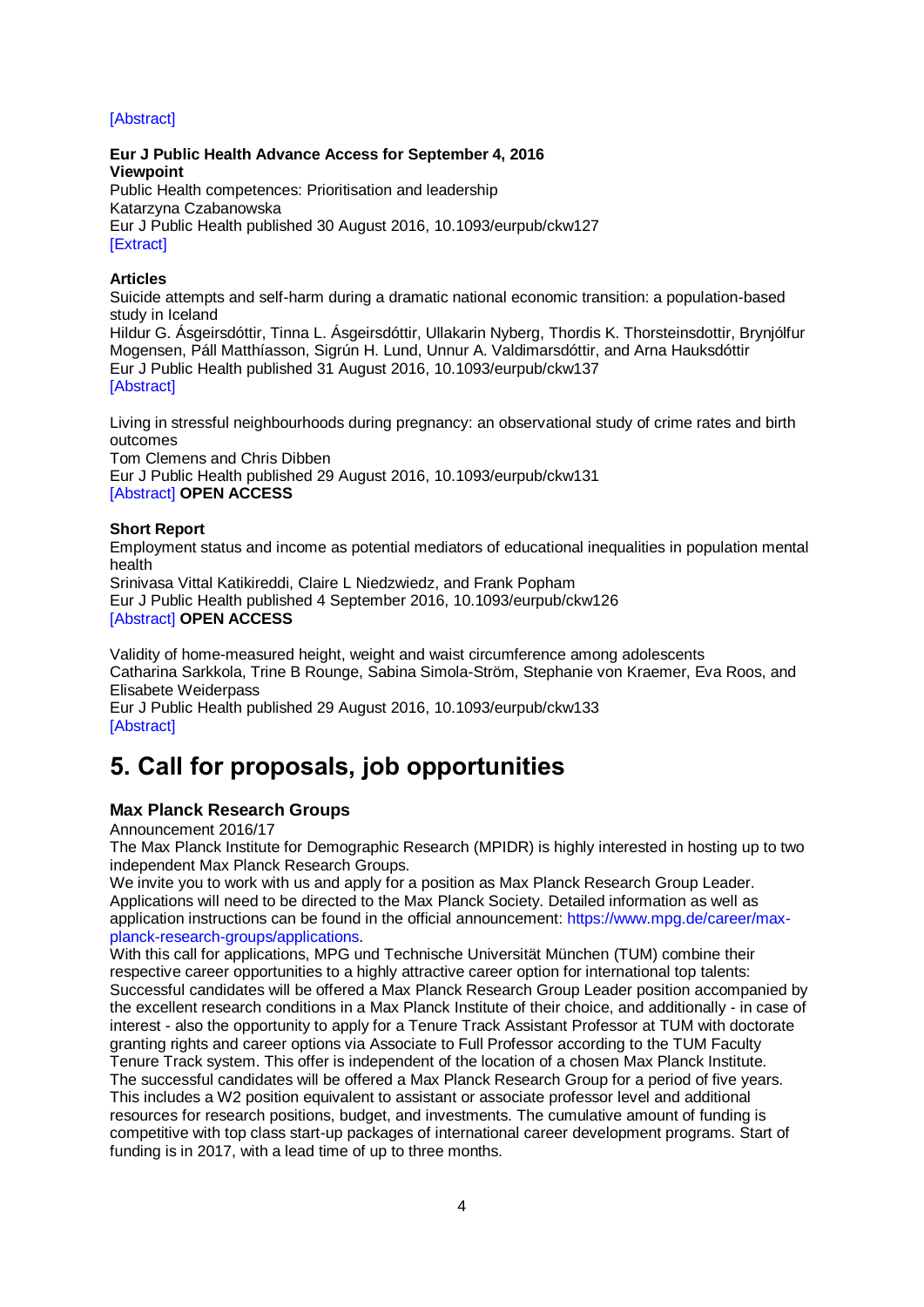Excellent research and teaching is irrespective of gender. However, the MPG and the TUM still lack female scientists and hereby explicitly welcome applications from highly skilled women in all disciplines. The MPG and the TUM Munich Dual Career Office provide support for dual career couples and families.

The Max-Planck-Gesellschaft and the Technische Universität München are committed to equal opportunities and to employing individuals with disabilities, and explicitly encourage them to apply. The deadline for application is **October 26, 2016**.

It is recommended to contact us in case you plan to apply for leading a group at the MPIDR. Please direct your inquiries to [MPRG@demogr.mpg.de.](mailto:MPRG@demogr.mpg.de)

## <span id="page-4-0"></span>**6. Interesting news**

## **EuroHealthNet's Call on promoting health for a more social and sustainable society**

EuroHealthNet is launching a statement on the role and contribution of health promotion to achieving sustainable development and social progress – and thereby greater health and wellbeing in the coming decade. The call comes in the wake of the 30th anniversary of the Ottawa Charter for Health Promotion, which provided the EuroHealthNet partnership with an opportunity to reflect on how the values and approaches it embraces can be applied in the context of our present day challenges. The Health Promotion Statement – *Promoting Health and Wellbeing towards 2030: taking the Ottawa Charter Forward in the context of the UN Sustainable Development Agenda 2030* – presents the REJUVENATE Framework: Ten steps to promote health in a rapidly changing world to create a healthier, more equitable and sustainable future.

The Statement presents top ten approaches by which health promotion can contribute to achieving the UN Sustainable Development Goals (SDGs). Urgent discussion is needed on how to transform these SDGs into concrete policies, strategies and practices, at all levels of government in Europe. For example, the potential EU Pillar of Social Rights and the opportunities it presents to act on the "causes of the causes of ill health" and improve the wellbeing of European citizens is extremely relevant and its implementation will be supported by the health promotion community, as reflected by the Statement. Nicoline Tamsma, EuroHealthNet's President: "*As the leading European partnership for improving health, equity and well-being we call on international, national and local leadership to rejuvenate health promoting values and efforts. The 30th anniversary of the WHO Ottawa Charter, the UN 2030 Agenda and the potential EU Pillar of Social Rights are all important opportunities to step up action and commitment across policies and to foster sustainable health promoting systems and societies*.' Caroline Costongs, Managing Director at EuroHealthNet, adds: *"Tackling the increasing health and social inequalities requires a multi-sectoral and across-society approach which is one of the core principles of the EuroHealthNet Statement made by our partners and members. In this light, we hope that the discussions on the EU Pillar of Social Rights at the EMPL Committee of the European Parliament today will acknowledge this as a key EU policy priority."*

The EuroHealthNet Health Promotion Statement is available [here.](http://eurohealthnet.eu/sites/eurohealthnet.eu/files/press-release/EuroHealthNet%20Health%20Promotion%20Statement%20-%20Short.pdf)

The background document for the statement is available [here.](http://eurohealthnet.eu/sites/eurohealthnet.eu/files/publications/EuroHealthNet%20Health%20Promotion%20Statement%20-%20Long_0.pdf)

More information on the 30th anniversary of the Ottawa Charter is available on the [9th Global](http://www.who.int/healthpromotion/conferences/9gchp/en/)  [Conference on Health Promotion.](http://www.who.int/healthpromotion/conferences/9gchp/en/)

For further inquiries, please contact Caroline Costongs (c.costongs@eurohealthnet.eu) or Cristina Chiotan (c.chiotan@eurohealthnet.eu).

## **Polluted air affects 92% of global population, says WHO**

Nine out of 10 people on the planet breathe polluted air, even outdoors, the World Health Organisation said. Some 92% of the population live in places where air pollution exceeds WHO limits, which can contribute to lung cancer, heart disease, and strokes. The south-east Asia and western Pacific regions account for nearly two out of every three such deaths, it said, with poorer countries "getting worse". Around three million deaths every year are linked to outdoor air pollution. <http://www.bbc.com/news/health-37483616>

## **School sex education often negative, heterosexist, and out of touch**

School sex education is often negative, heterosexist, and out of touch, and taught by poorly trained, embarrassed teachers, finds a synthesis of the views and experiences of young people in different countries.

[https://www.sciencedaily.com/releases/20...](https://www.sciencedaily.com/releases/2016/09/160912192953.htm?utm_source=feedburner&utm_medium=email&utm_campaign=Feed%3A+sciencedaily%2Fscience_society%2Fpublic_health+%28Public+Health+News+--+Scien)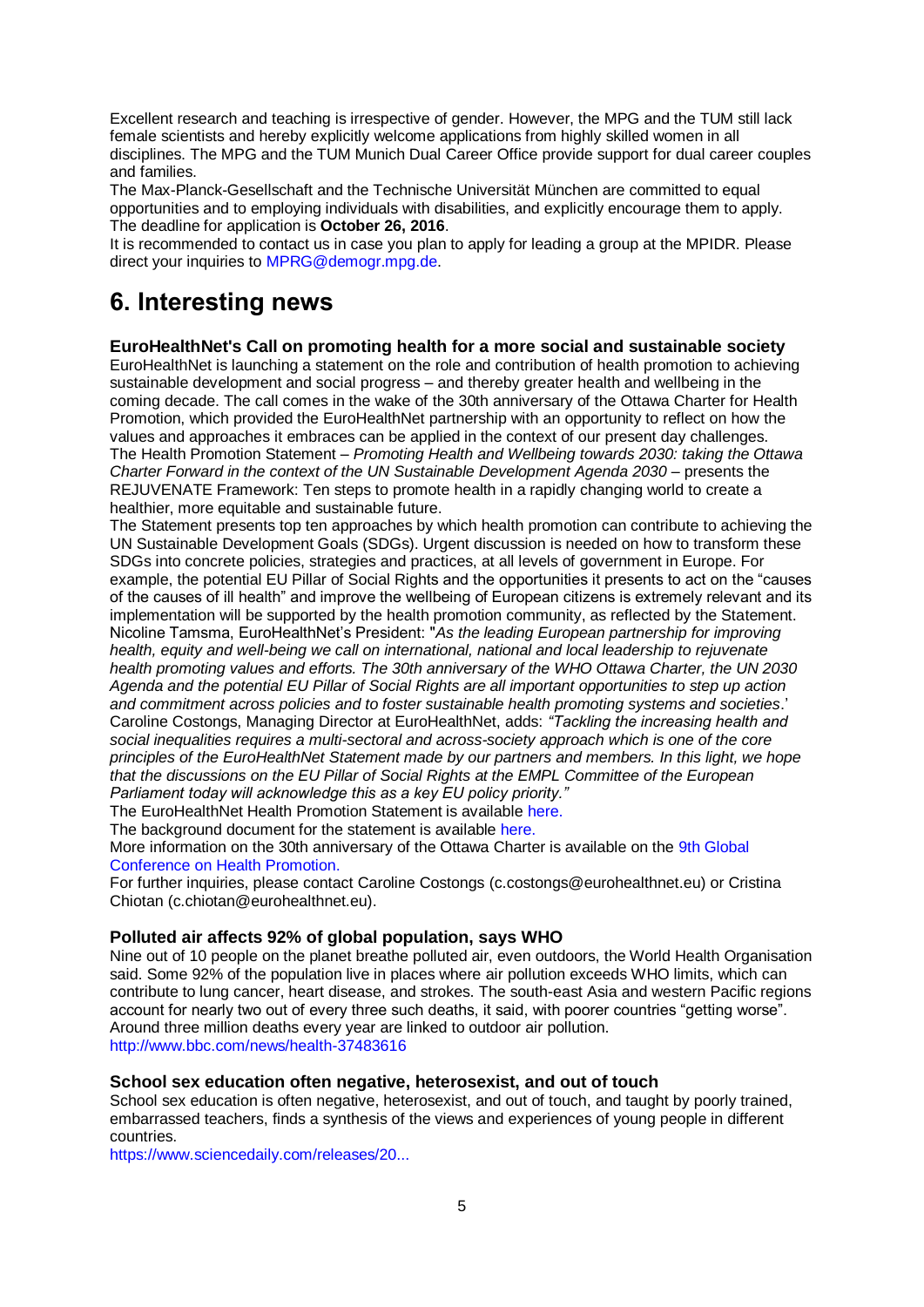## **European standards to prevent repeat heart attacks have been released**

European standards to prevent repeat heart attacks have now been released. The consensus document outlines the steps patients and healthcare professionals can take to prevent recurrent heart attacks.

[https://www.sciencedaily.com/releases/20...](https://www.sciencedaily.com/releases/2016/09/160906213141.htm?utm_source=feedburner&utm_medium=email&utm_campaign=Feed%3A+sciencedaily%2Fscience_society%2Fpublic_health+%28Public+Health+News+--+Scien)

### **Tobacco industry tactics influential in e-cigarette policy**

By employing the same tactics it used to drive policymaking from the 1970s-1990s, the tobacco industry has become successful in influencing pro-industry e-cigarette laws at the state level, according to a new study.

[https://www.sciencedaily.com/releases/20...](https://www.sciencedaily.com/releases/2016/09/160915090026.htm?utm_source=feedburner&utm_medium=email&utm_campaign=Feed%3A+sciencedaily%2Fscience_society%2Fpublic_health+%28Public+Health+News+--+Scien)

## **European region most skeptical in the world on vaccine safety**

Public confidence in vaccines varies widely between countries and regions around the world, and the European region is the most skeptical about vaccine safety, according to the largest ever global survey of confidence in vaccines. With recent disease outbreaks triggered by people refusing vaccination, the authors believe the findings provide valuable insights, which could help policymakers identify and address issues.

[https://www.sciencedaily.com/releases/20...](https://www.sciencedaily.com/releases/2016/09/160908203911.htm?utm_source=feedburner&utm_medium=email&utm_campaign=Feed%3A+sciencedaily%2Fscience_society%2Fpublic_health+%28Public+Health+News+--+Scien)

## <span id="page-5-0"></span>**7. Upcoming courses and conferences**

| Going International is the first source for finding courses, seminars,<br><b>GOING</b> @INTERNATIONAL<br>congresses and other events in the fields of medicine & health. Going<br>International is Europe's biggest service provider and information<br>Education, Training & Career<br>platform and serves as an interface between organisers and participants<br>of events. Going International is an official partner of EUPHA. |
|------------------------------------------------------------------------------------------------------------------------------------------------------------------------------------------------------------------------------------------------------------------------------------------------------------------------------------------------------------------------------------------------------------------------------------|
| The Third International Conference on Law Enforcement and Public Health<br>Date / location: 2 Oct 2016 - 5 Oct 2016 / Amsterdam, The Netherlands<br>Centre of Law Enforcement and Public Health                                                                                                                                                                                                                                    |
| The International Nutrition and Diagnostics Conference - INDC 2016<br>3 Oct 2016 - 6 Oct 2016 / Prague, Chech Republic<br><b>INDC</b>                                                                                                                                                                                                                                                                                              |
| IV Congreso Internacional y X Nacional de la Asociación de Enfermería<br><b>Comunitaria (AEC)</b>                                                                                                                                                                                                                                                                                                                                  |
| 5 Oct 2016 - 7 Oct 2016 / Burgos, Spain<br>Asociación Enfermería Comunitaria                                                                                                                                                                                                                                                                                                                                                       |
| <b>Aging and Society: Sixth International Conference</b><br>6 Oct 2016 - 7 Oct 2016 / Norrköping, Sweden<br>National Institute for the Study of Ageing and Later Life (NISAL) and Linköping<br><b>University</b>                                                                                                                                                                                                                   |
| <b>Public health research in real-life settings</b><br>Date / location:<br>24 Oct 2016 - 25 Oct 2016 / Wageningen, The Netherlands<br><b>Wageningen University</b>                                                                                                                                                                                                                                                                 |
| <b>7th EUSPR Conference and Members' Meeting</b><br>Date / location: 31 Oct 2016 - 2 Nov 2016 / Berlin, Germany<br>European Society for Prevention Research (EUSPR)                                                                                                                                                                                                                                                                |
| <b>Maastricht University Health Care Leadership Course</b><br>2 Nov 2016 - 5 Nov 2016 / Maastricht, The Netherlands<br>Faculty of Health, Medicine and Life Sciences, Maastricht University                                                                                                                                                                                                                                        |
| Date / location:<br>Date / location:                                                                                                                                                                                                                                                                                                                                                                                               |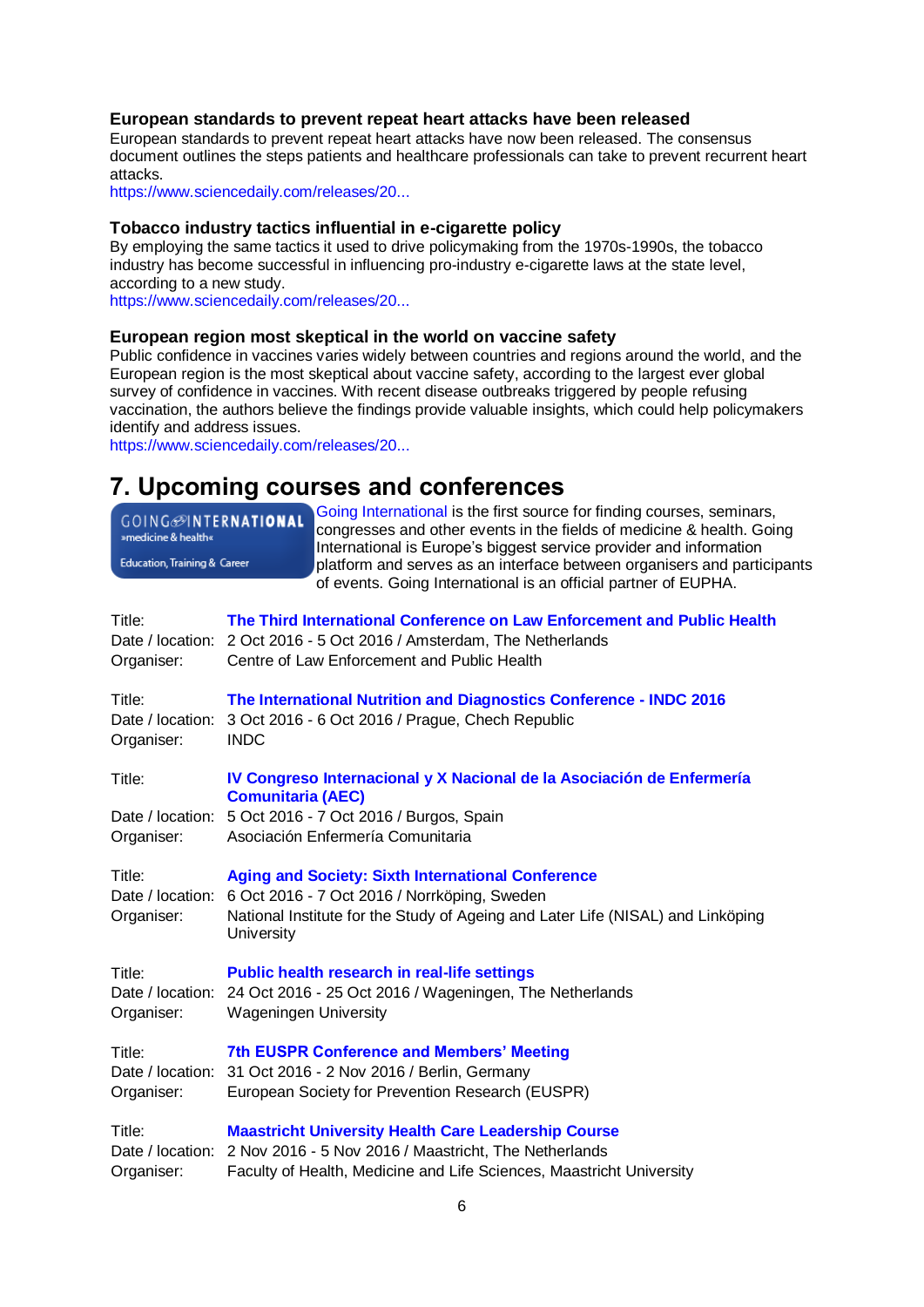| Title:<br>Date / location:<br>Organiser: | 13th Annual Health Policy and Management Fall Institute<br>7 Nov 2016 - 26 Nov 2016 / Barcelona, Spain<br>John Hopkins Bloomberg school of Public Health                                             |
|------------------------------------------|------------------------------------------------------------------------------------------------------------------------------------------------------------------------------------------------------|
| Title:                                   | How to plan succesfully? A focus on priority setting, resource allocation and                                                                                                                        |
| Date / location:<br>Organiser:           | strategic planning for health<br>14 Nov 2016 - 2 Dec 2016 / Ifakara, Tanzania<br><b>Swiss TPH</b>                                                                                                    |
| Title:<br>Organiser:                     | <b>AICR Research Conference</b><br>Date / location: 14 Nov 2016 - 16 Nov 2016 / North Bethesda, United States<br>American Institute for Cancer Research                                              |
| Title:<br>Organiser:                     | International Conference on advances in medical and health science<br>Date / location: 23 Nov 2016 - 25 Nov 2016 / Chaing Rai Provice, Thailand<br>Mae Fah Luang University (host), WHO (co-host)    |
| Title:<br>Date / location:<br>Organiser: | <b>One Health EcoHealth 2016</b><br>4 Dec 2016 - 7 Dec 2016 / Melbourne, Australia<br>International Association for Ecology and Health                                                               |
| Title:<br>Date / location:<br>Organiser: | Pregnancy and programming and later risk of obesity related disease<br>12 Dec 2016 - 16 Dec 2016 / Frederiksberg, Denmark<br>Graduate school of Health and Medical Sciences                          |
| Title:                                   | Trajectoires Migratoires et santé Autour de la Naissance - Regards croisés sur                                                                                                                       |
| Date / location:<br>Organiser:           | les pratiques et la recherche<br>2 Feb 2017 - 3 Feb 2017 / Brussels, Belgium<br>University of Montreal, University of Geneva and the Free University of Brussels                                     |
| Title:                                   | 31st International Papillomavirus Conference and Clinical and Public Health                                                                                                                          |
| Organiser:                               | <b>Workshops (HPV 2017)</b><br>Date / location: 28 Feb 2017 - 4 Mar 2017 / Cape Town, South Africa<br>International Papillomavirus Society                                                           |
| Title:                                   | Hospital-based interventions to contain antibiotic resistance in low-resource                                                                                                                        |
| Date / location:<br>Organiser:           | <b>settings</b><br>6 Mar 2017 - 24 Mar 2017 / Antwerp, Belgium<br>Institute of Tropical Medicine in Antwerp                                                                                          |
| Title:<br>Organiser:                     | <b>15th World Congres on Public Health</b><br>Date / location: 3 Apr 2017 - 7 Apr 2017 / Melbourne, Australia<br>WFPHA and Tunisian Association of Health Promotion                                  |
| Title:                                   | Health Promoting Health Care in times of crises - lessons from the past,                                                                                                                             |
| Date / location:<br>Organiser:           | directions for the future<br>12 Apr 2017 - 14 Apr 2017 / Vienna, Austria<br>Austrian HPH-Network and WHO-CC for Health Promotion in Hospitals and Health<br>Care at Austrian Public Health Institute |
| Title:<br>Date / location:<br>Organiser: | <b>European Training Consortium summer school - Public Health Assets</b><br>16 Jul 2017 - 29 Jul 2017 / Alicante, Spain<br>European Training Consortium in Public Health and Health Promotion        |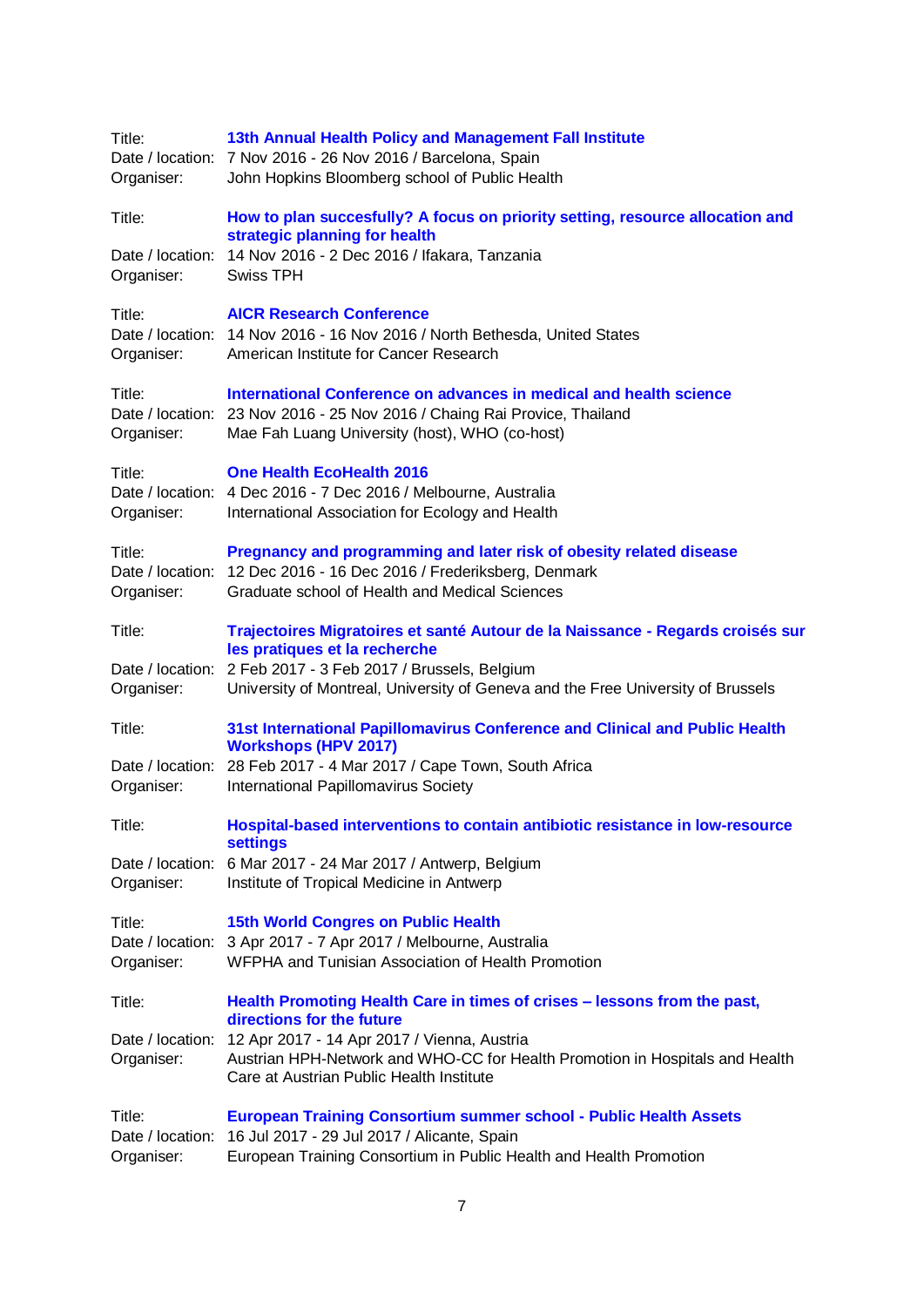| Title:<br>Date / location:<br>Organiser: | <b>The Sixth ESWI Influenza Conference</b><br>10 Sep 2017 - 13 Sep 2017 / Riga, Latvia<br>ESWI                                                                                |
|------------------------------------------|-------------------------------------------------------------------------------------------------------------------------------------------------------------------------------|
| Title:<br>Organiser:                     | Healthy aging at the crossroads: challenges and need for further action<br>Date / location: 21 Sep 2017 - 23 Sep 2017 / Istanbul, Turkey<br>The Healthy Community Association |
| Title:<br>Organiser:                     | 8th International Conference of EBHC Teachers and Developers<br>Date / location: 25 Oct 2017 - 28 Oct 2017 / Taormina, Italy<br><b>GIMBE Foundation</b>                       |
| Title:                                   | 1st World Congress on Migration, Ethnicity, Race and Health - Diversity and<br>health                                                                                         |
|                                          | Date / location: 17 May 2018 - 19 May 2018 / Edinburgh, Scotland                                                                                                              |
| Title:                                   | The future of healthy living                                                                                                                                                  |
|                                          | Date / location: 19 Jan 2019 / Salford, United Kingdom                                                                                                                        |
| Organiser:                               | University of Salford                                                                                                                                                         |

## <span id="page-7-0"></span>**8. Interesting publications**

**Mapping public health research across the National Institute for Health Research 2006-2013** [http://bmcpublichealth.biomedcentral.com...](http://bmcpublichealth.biomedcentral.com/articles/10.1186/s12889-016-3521-z#Abs1)

**Determinants of organised sports participation patterns during the transition from childhood to adolescence in Germany: results of a nationwide cohort study** [http://bmcpublichealth.biomedcentral.com...](http://bmcpublichealth.biomedcentral.com/articles/10.1186/s12889-016-3615-7#Abs1)

## **Concepts of Epidemiology**

Raj S. Bhopal [https://global.oup.com/academic/product/...](https://global.oup.com/academic/product/concepts-of-epidemiology-9780198739685)

**Burnout among Swedish school teachers - a cross-sectional analysis** [http://bmcpublichealth.biomedcentral.com...](http://bmcpublichealth.biomedcentral.com/articles/10.1186/s12889-016-3498-7#Abs1)

**Young people's perceptions of smartphone-enabled self-testing and online care for sexually transmitted infections: qualitative interview study** [http://bmcpublichealth.biomedcentral.com...](http://bmcpublichealth.biomedcentral.com/articles/10.1186/s12889-016-3648-y#Abs1)

**Zika virus: ethics preparedness for old and new challenges** *Carla Saenz* The Lancet, v. 4, October, 2016, *Published online: September, 2016* [http://www.thelancet.com/pdfs/journals/l...](http://www.thelancet.com/pdfs/journals/langlo/PIIS2214-109X(16)30222-4.pdf)

**Advisory report on Dietary guidelines for Belgium Advisory report 9285 Title**:Dietary guidelines for Belgium - 2016 **Full advisory report:** only available in [Dutch](http://www.health.belgium.be/nl/advies-9285-voedingsaanbevelingen-voor-belgie-2016) or [French](http://www.health.belgium.be/fr/avis-9285-recommandations-nutritionnelles-pour-la-belgique-2016)

**What incentives influence employers to engage in workplace health interventions?** [http://bmcpublichealth.biomedcentral.com...](http://bmcpublichealth.biomedcentral.com/articles/10.1186/s12889-016-3534-7#Abs1)

**Adolescents' psychological health during the economic recession: does public spending buffer health inequalities among young people?** [http://bmcpublichealth.biomedcentral.com...](http://bmcpublichealth.biomedcentral.com/articles/10.1186/s12889-016-3551-6#Abs1)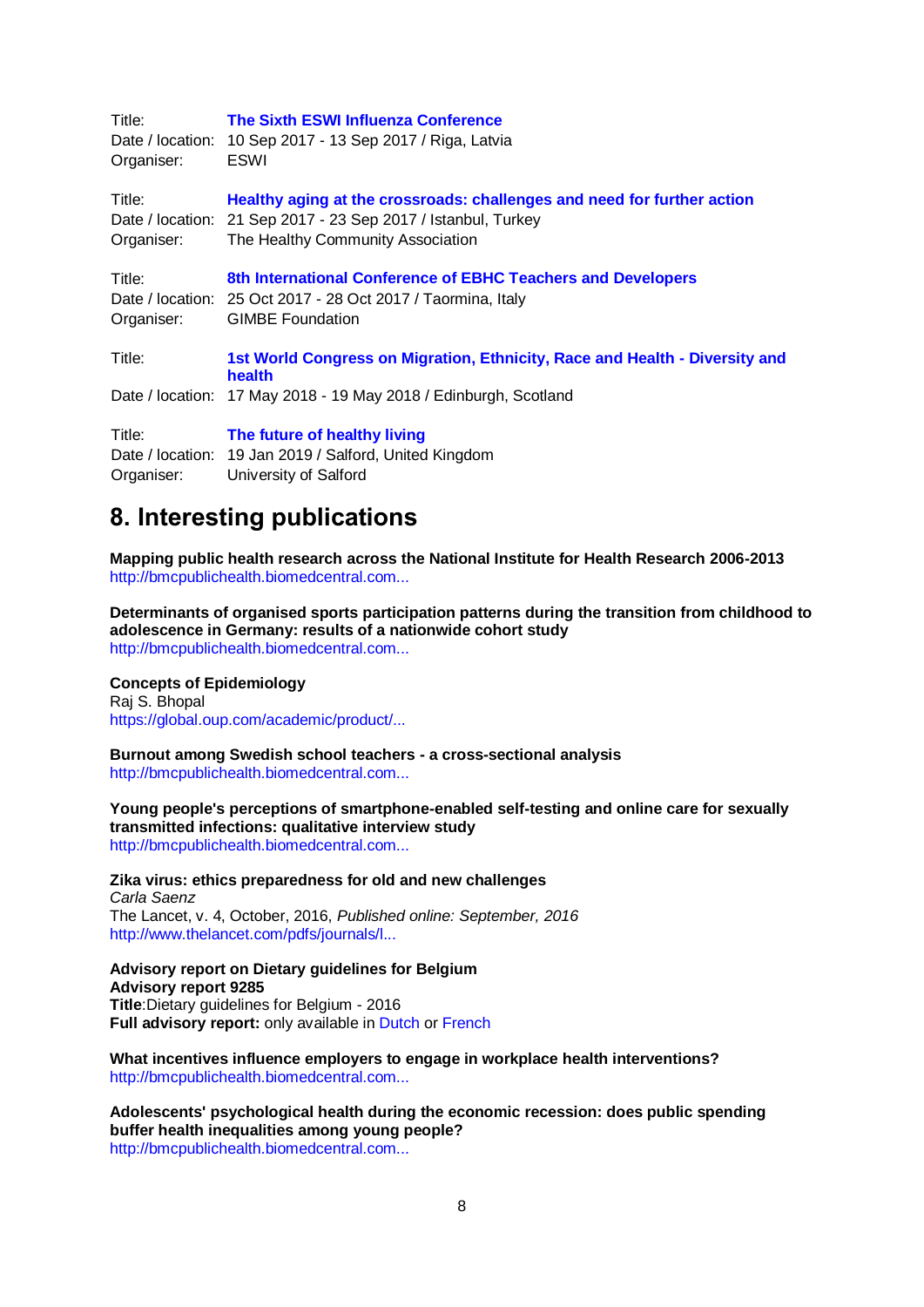**Objectively measured sedentary behavior and physical activity in a sample of Finnish adults: a cross-sectional study**

[http://bmcpublichealth.biomedcentral.com...](http://bmcpublichealth.biomedcentral.com/articles/10.1186/s12889-016-3591-y#Abs1)

**Development of a computer-tailored nutrition and physical activity intervention for lowereducated women of Dutch, Turkish and Moroccan origin using content matching and ethnic identity tailoring**

[http://bmcpublichealth.biomedcentral.com...](http://bmcpublichealth.biomedcentral.com/articles/10.1186/s12889-016-3596-6#Abs1)

**Acceptability of financial incentives for health behaviour change to public health policymakers: a qualitative study**

[http://bmcpublichealth.biomedcentral.com...](http://bmcpublichealth.biomedcentral.com/articles/10.1186/s12889-016-3646-0#Abs1)

**More than 57,000 children become overweight or obese during primary school** [https://www.sciencedaily.com/releases/20...](https://www.sciencedaily.com/releases/2016/08/160831223916.htm?utm_source=feedburner&utm_medium=email&utm_campaign=Feed%3A+sciencedaily%2Fscience_society%2Fpublic_health+%28Public+Health+News+--+Scien)

## <span id="page-8-0"></span>**9. European Commission news**

**Latest publications released by the European Commission Initiative on Breast Cancer (ECIBC) Team**

Presence, [characteristics and equity of access to breast cancer screening programmes in 27](http://ecibc.jrc.ec.europa.eu/-/free-universal-breast-cancer-screening-in-europe-when-where-and-how-)  [European countries in 2010 and 2014. Results from an international survey.](http://ecibc.jrc.ec.europa.eu/-/free-universal-breast-cancer-screening-in-europe-when-where-and-how-) Paper published in "Preventive Medicine" (open access).

[Psycho-oncological support for breast cancer patients: A brief overview of breast cancer services](http://ecibc.jrc.ec.europa.eu/-/new-paper-published-psycho-oncological-support-for-breast-cancer-patients)  [certification schemes and national health policies in Europe.](http://ecibc.jrc.ec.europa.eu/-/new-paper-published-psycho-oncological-support-for-breast-cancer-patients) Paper published in "The Breast" (open access), also available as audioslide.

And the reports, all available at[: http://ecibc.jrc.ec.europa.eu/reports:](http://ecibc.jrc.ec.europa.eu/reports)

2015 working groups' meetings guidelines development group and quality assurance scheme development group. Kick-off and the second meeting of the two ECIBC working groups established to develop the *European Breast Guidelines* and the *European QA scheme*.

Organisation of project guiding and support meetings report – 2015. A summary of the 2015 ECIBC networking activity and meetings.

Putting Science into Standards: evidence-based quality assurance - an example for breast cancer. Dialogue between breast cancer care and standardisation communities.

ECIBC Plenary 2015: Improving breast cancer screening, diagnosis and care in Europe

#### **Antimicrobial Resistance**

[Preparatory meeting of the Joint Action on action on antimicrobial resistance and](http://ec.europa.eu/dgs/health_food-safety/amr/docs/ev_20160930_ag_en.pdf) health care [associated infection \(Luxembourg, 29-30 September 2016\)](http://ec.europa.eu/dgs/health_food-safety/amr/docs/ev_20160930_ag_en.pdf) Agenda of the meeting

#### **Cross-border care**

[Patients without Borders: report from the Benelux Secretariat General on cross-border mobility of](http://www.benelux.int/fr/publications/publications/patients-sans-frontieres-flux-de-patients-transfrontaliers-dans-le-benelux/)  [patients between Benelux countries, France and Germany](http://www.benelux.int/fr/publications/publications/patients-sans-frontieres-flux-de-patients-transfrontaliers-dans-le-benelux/)

#### **European Reference Networks**

[Board of Member States on ERNs \(07 March 2016\)](http://ec.europa.eu/health/ern/docs/ev_20160307_mi_en.pdf) Minutes of the meeting

#### **Health indicators**

[The European Core Health Indicators \(ECHI\)](http://ec.europa.eu/health/indicators/publications/index_en.htm) Factsheet available

#### **Health technology assessment**

[Inception Impact Assessment on Strengthening of the EU cooperation on Health Technology](http://ec.europa.eu/smart-regulation/roadmaps/docs/2016_sante_144_health_technology_assessments_en.pdf)  [Assessment \(HTA\)](http://ec.europa.eu/smart-regulation/roadmaps/docs/2016_sante_144_health_technology_assessments_en.pdf)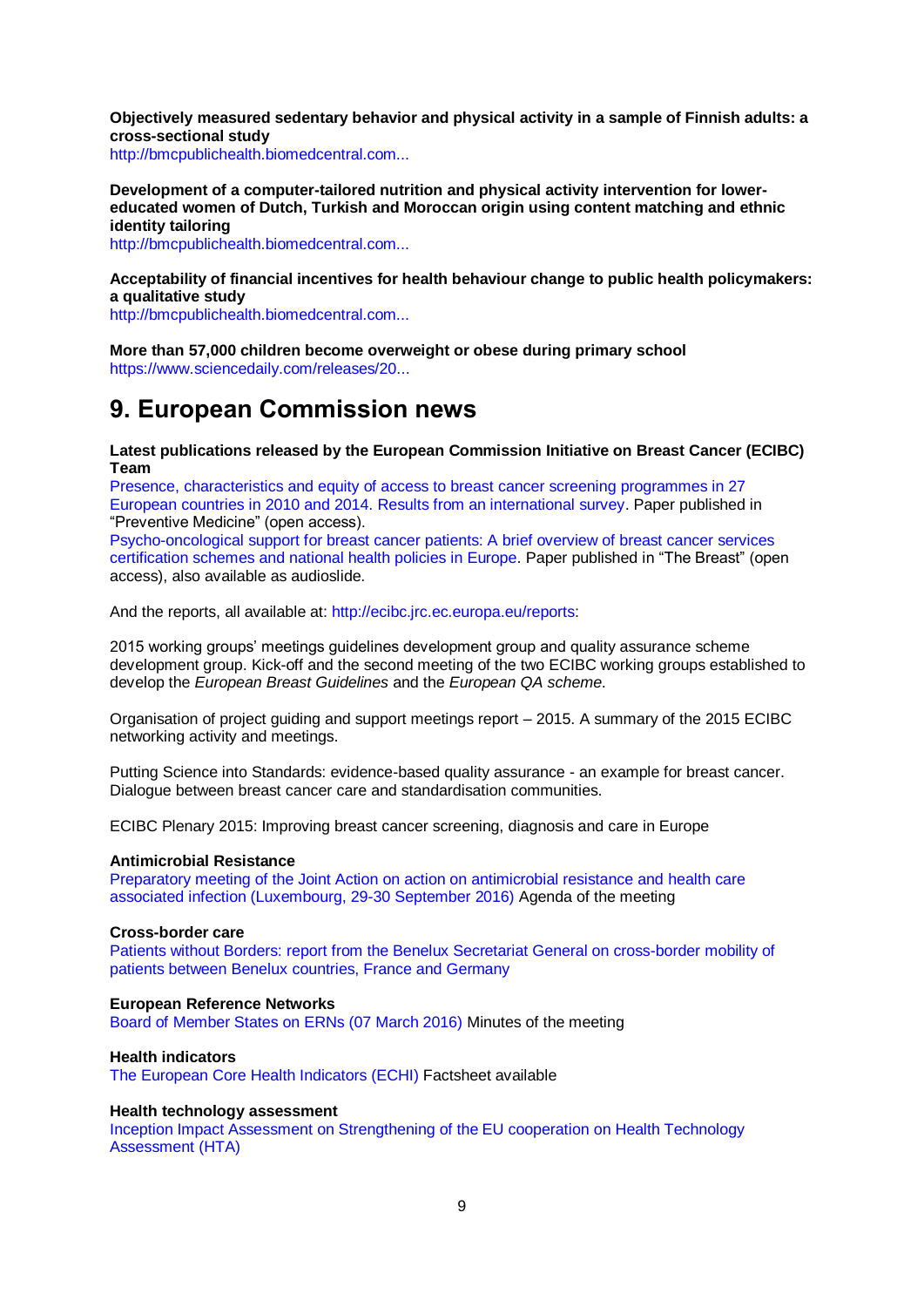#### **Nutrition and physical activity**

[EU Platform for Action on Diet, Physical Activity and Health](http://ec.europa.eu/health/nutrition_physical_activity/key_documents/index_en.htm#anchor0) 2016 Annual Report

#### **Social determinants and health inequalities**

['Find and Treat Unit' helps TB patients of socially disadvantaged groups in London –](http://ec.europa.eu/health/social_determinants/projects/ep_funded_projects_en.htm#fragment0) 1st case study of [VulnerABLE pilot project](http://ec.europa.eu/health/social_determinants/projects/ep_funded_projects_en.htm#fragment0)

['Health4LGBTI' focus groups discussed barriers to equal access to healthcare](http://ec.europa.eu/health/social_determinants/projects/ep_funded_projects_en.htm#fragment2)

#### **Tobacco**

Call for expression of interest - [Independent Advisory Panel on characterising flavours in tobacco](http://ec.europa.eu/dgs/health_food-safety/dyna/enews/enews.cfm?al_id=1713)  [products](http://ec.europa.eu/dgs/health_food-safety/dyna/enews/enews.cfm?al_id=1713) Deadline for submitting applications extended to 12:00 CET on 20 October 2016

#### **Zika virus**

Zika virus infection: plasma- [and urine-derived medicines safe to use](http://www.ema.europa.eu/ema/index.jsp?curl=pages/news_and_events/news/2016/09/news_detail_002606.jspandmid=WC0b01ac058004d5c1) European Medicines Agency Press Release

## <span id="page-9-0"></span>**10. European Centre for Disease Prevention and Control news**

#### **Eurosurveillance, Volume 21, Issue 38, 22 September 2016**

In this issue: Congenital rubella syndrome: 28 cases identified during rubella outbreak in Romania 2011-12

#### EDITORIAL

Decreased effectiveness of the influenza A(H1N1)pdm09 strain in live attenuated influenza vaccines: an observational bias or a technical challenge? <http://www.eurosurveillance.org/ViewArticle.aspx?ArticleId=22591>

### RAPID COMMUNICATION

South-east Asian Zika virus strain linked to cluster of cases in Singapore, August 2016 <http://www.eurosurveillance.org/ViewArticle.aspx?ArticleId=22588>

## SURVEILLANCE AND OUTBREAK REPORTS

Effectiveness of the live attenuated and the inactivated influenza vaccine in two-year-olds – a nationwide cohort study Finland, influenza season 2015/16 <http://www.eurosurveillance.org/ViewArticle.aspx?ArticleId=22589> Effectiveness of seasonal influenza vaccine for adults and children in preventing laboratory-confirmed influenza in primary care in the United Kingdom: 2015/16 end-of-season results <http://www.eurosurveillance.org/ViewArticle.aspx?ArticleId=22592> Community-wide outbreak of haemolytic uraemic syndrome associated with Shiga toxin 2-producing *Escherichia coli* O26:H11 in southern Italy, summer 2013 <http://www.eurosurveillance.org/ViewArticle.aspx?ArticleId=22583>

## RESEARCH ARTICLES

Epidemiological and molecular investigation of a rubella outbreak, Romania, 2011 to 2012 <http://www.eurosurveillance.org/ViewArticle.aspx?ArticleId=22587> Lack of virological and serological evidence for continued circulation of highly pathogenic avian influenza H5N8 virus in wild birds in the Netherlands, 14 November 2014 to 31 January 2016 <http://www.eurosurveillance.org/ViewArticle.aspx?ArticleId=22590>

**MISCELLANEOUS** Job vacancies at the European Centre for Disease Prevention and Control <http://www.eurosurveillance.org/ViewArticle.aspx?ArticleId=22585> Erratum for Euro Surveill. 2015;20(45) <http://www.eurosurveillance.org/ViewArticle.aspx?ArticleId=22586>

## **Eurosurveillance, Volume 21, Issue 37, 15 September 2016**

In this issue:

Eight years of integrated West Nile virus surveillance in Italy supporting preventive measures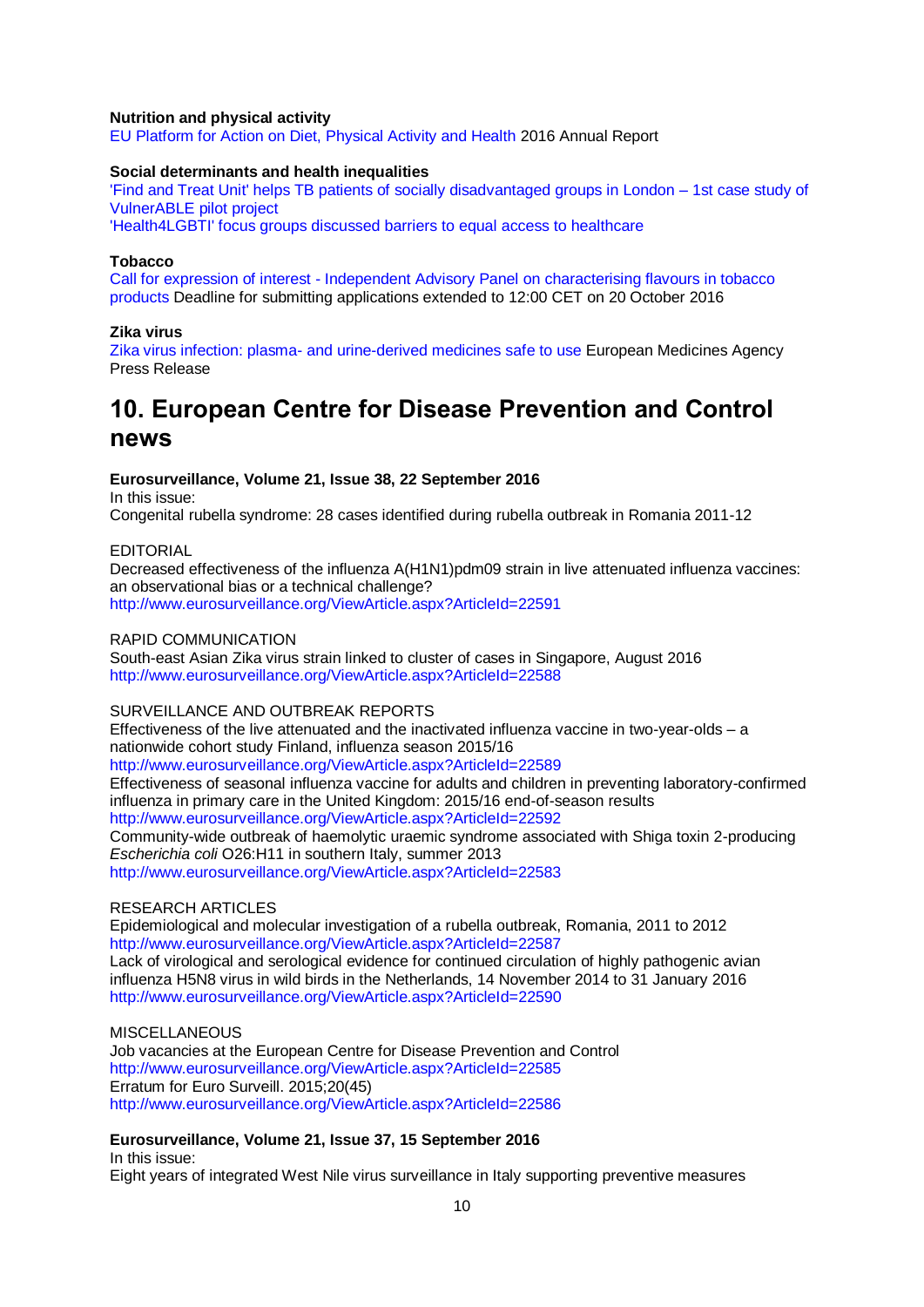### SURVEILLANCE AND OUTBREAK REPORTS

Outbreak of trichinellosis related to eating imported wild boar meat, Belgium, 2014 <http://www.eurosurveillance.org/ViewArticle.aspx?ArticleId=22581> West Nile virus transmission: results from the integrated surveillance system in Italy, 2008 to 2015 <http://www.eurosurveillance.org/ViewArticle.aspx?ArticleId=22580>

National survey of colistin resistance among carbapenemase-producing *Enterobacteriaceae* and outbreak caused by colistin-resistant OXA-48-producing *Klebsiella pneumoniae*, France, 2014 <http://www.eurosurveillance.org/ViewArticle.aspx?ArticleId=22579>

### MEETING REPORTS

Towards a consensus on genotyping schemes for surveillance and outbreak investigations of *Cryptosporidium*, Berlin, June 2016 <http://www.eurosurveillance.org/ViewArticle.aspx?ArticleId=22578>

#### **Eurosurveillance, Volume 21, Issue 36, 8 September 2016**

**In this issue**: Surveillance data over nearly two decades shows absence of pertussis resurgence in Denmark but increase in the proportion of confirmed pertussis in adults

#### SURVEILLANCE AND OUTBREAK REPORTS

Chikungunya virus infections among travellers returning to Spain, 2008 to 2014 <http://www.eurosurveillance.org/ViewArticle.aspx?ArticleId=22576> Epidemiology of pertussis in Denmark, 1995 to 2013 <http://www.eurosurveillance.org/ViewArticle.aspx?ArticleId=22574>

#### RESEARCH ARTICLE

Antimicrobial resistance of *Neisseria gonorrhoeae* isolates in south-west Germany, 2004 to 2015: increasing minimal inhibitory concentrations of tetracycline but no resistance to third-generation cephalosporins

<http://www.eurosurveillance.org/ViewArticle.aspx?ArticleId=22575>

### **NEWS**

The European Commission Consumers, Health, Agriculture and Food Executive Agency (CHAFEA) call for tender concerning studies on vaccination closes on 13 September <http://www.eurosurveillance.org/ViewArticle.aspx?ArticleId=22577>

#### **Eurosurveillance, Volume 21, Issue 35, 01 September 2016**

**In this issue**: Study indicates possibility of airborne transmission of avian influenza viruses among poultry or from poultry to humans in live poultry markets.

#### RAPID COMMUNICATIONS

*Culex* mosquitoes are experimentally unable to transmit Zika virus <http://www.eurosurveillance.org/ViewArticle.aspx?ArticleId=22573> Experimental investigation of the susceptibility of Italian *Culex pipiens* mosquitoes to Zika virus infection

<http://www.eurosurveillance.org/ViewArticle.aspx?ArticleId=22568>

#### SURVEILLANCE AND OUTBREAK REPORTS

Descriptive epidemiology of *Escherichia coli* bacteraemia in England, April 2012 to March 2014 <http://www.eurosurveillance.org/ViewArticle.aspx?ArticleId=22569>

Isolation of H5N6, H7N9 and H9N2 avian influenza A viruses from air sampled at live poultry markets in China, 2014 and 2015

<http://www.eurosurveillance.org/ViewArticle.aspx?ArticleId=22570>

#### RESEARCH ARTICLE

Hepatitis E in blood donors: investigation of the natural course of asymptomatic infection, Germany, 2011

<http://www.eurosurveillance.org/ViewArticle.aspx?ArticleId=22571>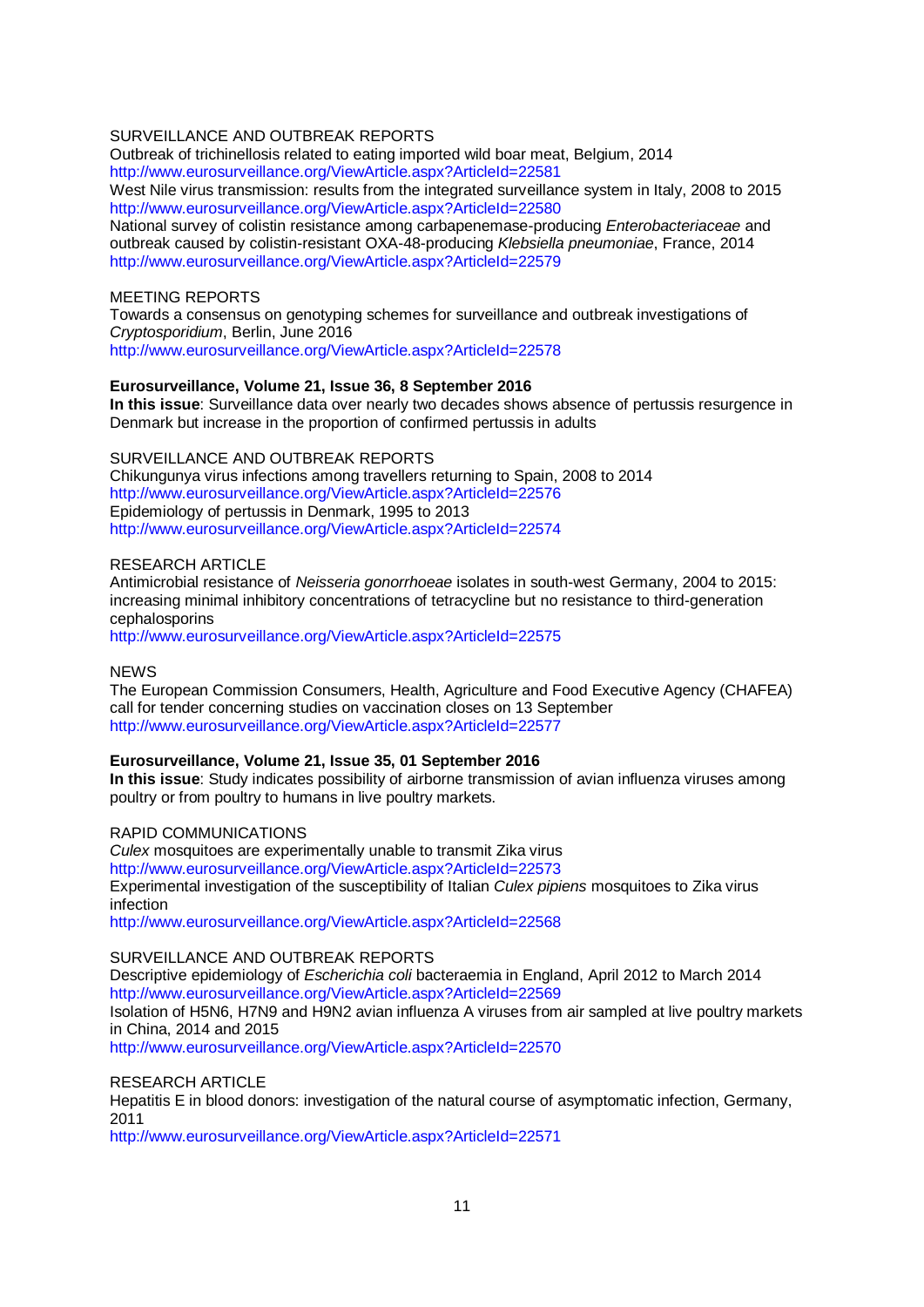MISCELLANEOUS In the national epidemiological bulletins – a selection from current issues <http://www.eurosurveillance.org/ViewArticle.aspx?ArticleId=22572>

ECDC's latest publications <http://www.eurosurveillance.org/ViewArticle.aspx?ArticleId=22567>

## <span id="page-11-0"></span>**11. WHO news**

## **HEN Synthesis Reports**

## **Recognition for HEN Synthesis reports**

This week HEN Synthesis reports are being made discoverable via PubMed for the first time. This is a significant development for anyone commissioning a HEN report, as well as for the Division of information, evidence, research and innovation (DIR) that produces them. It means HEN reports are no longer grey literature but are now recognized as official source material.

## **Q: What is a HEN Report?**

A: Produced by the Health Evidence Network (HEN), the HEN synthesis reports are summaries of the best available evidence on particular health topics. They are written with public health decisionmakers, particularly policy-makers, in mind in order to make it easier for them to base their decisions on evidence and to strengthen that all important link between evidence and health policy. HEN reports package a large body of evidence into a user-friendly format, tell the story of what the evidence says about a policy issue and outline the possible implications of different policy actions.

## **Q: What kind of topics do they cover?**

A: All kinds of health topics have been covered by HEN Reports from noncommunicable diseases to migration and health. Upcoming HEN Reports include maternal health and migration and shared financial mechanisms for intersectoral action.

## **Q: Who uses them?**

A: HEN synthesis reports are written primarily for policy-makers and public health decision-makers who need an evidence base to formulate their own recommendations and policies. However they are also available to and used by researchers, academics, students and members of the public.

## **Q: Where can I get them?**

A: The HEN reports published in 2015 and onwards can now be found in [PubMed](http://www.ncbi.nlm.nih.gov/books/NBK379477/) as well as on the [WHO/Europe website.](http://www.euro.who.int/en/data-and-evidence/evidence-informed-policy-making/publications/evidence-reports/evidence-reports) Hard copies of HEN reports are available for purchase from the [WHO Press.](http://apps.who.int/bookorders/) **Q: How can I commission a HEN report about my technical area?**

## A: The HEN Secretariat in DIR's Evidence and Information for Policy Unit welcomes enquiries about new HEN Reports. In the first instance contact Ryoko Takahashi, Technical Officer,

takahashiry@who.int for a preliminary discussion.

We are pleased to provide you with a [list of titles published this month.](http://www.who.int/bookorders/anglais/newpublications1.jsp?sesslan=1)

[Some publications are available in electronic format and through electronic subscriptions](http://apps.who.int/bookorders/anglais/ElectroProd1.jsp) and [thematic](http://www.who.int/bookorders/anglais/catalog1.jsp?sesslan=1)  [catalogues are also available.](http://www.who.int/bookorders/anglais/catalog1.jsp?sesslan=1)

## **[Towards improving access to medical devices through local production](http://apps.who.int/bookorders/anglais/detart1.jsp?codlan=1&codcol=93&codcch=351)**

This report aims to identify the current issues, challenges and opportunities in low-resource settings regarding the production and lifecycle of medical devices. It builds on the findings from phase I, which elaborated on the general barriers and challenges to accessing medical devices in low-resource settings.

## **[WHO Compendium of Innovative Health Technologies for Low-resource Settings 2011-](http://apps.who.int/bookorders/anglais/detart1.jsp?codlan=1&codcol=93&codcch=2288) [2014](http://apps.who.int/bookorders/anglais/detart1.jsp?codlan=1&codcol=93&codcch=2288)**

The objective of this series is to provide a neutral platform of innovative medical devices, assistive devices and eHealth solutions, which are likely to be suitable for use in less resourced settings. This volume includes 127 technologies from 36 countries

## **[Evidence Synthesis and Meta-Analysis for Drug Safety](http://apps.who.int/bookorders/anglais/detart1.jsp?codlan=1&codcol=84&codcch=33)**

This CIOMS report gives the rationale for why and when a meta-analysis should be considered at any point during the drug development process, all in the context of regulatory decision-making, and the tasks, data collection, and analyses that need to be carried out to inform those decisions.